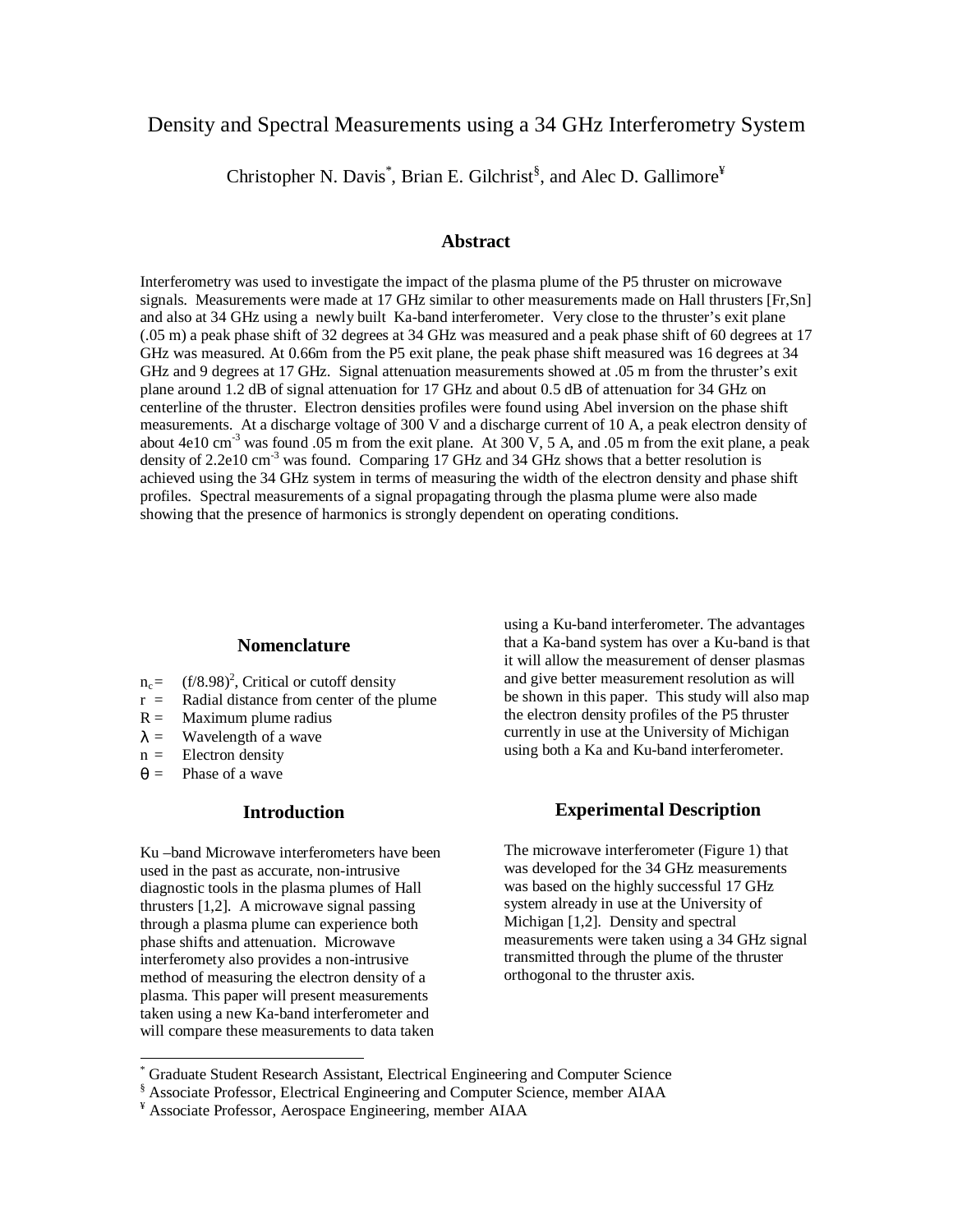

Figure 1 – 35 GHz Interferometer System

The interferometer system consisted of a computer controlled network analyzer connected to a frequency conversion circuit via flexible microwave coaxial cables and two horn antennas with a gain of 25 dB and a beamwidth of about 7 degrees. The horns were separated by 1 m. The circuit and the antennas were attached to each other using WR-15 waveguide. The measurement system used the capabilities of the Hewlett Packard 8753B network analyzer as a stable microwave source and highly sensitive receiver. By sweeping from 33 to 35 GHz the measurement used the time gating feature of the network analyzer to isolate the test signal and give more accurate measurements. A Macintosh computer using LabView through a GPIB interface controlled the network analyzer. For the spectral measurements, the network analyzer was used as the signal source and a HP spectrum analyzer was used to measure the spectrum of the transmitted signal.

Due to the difficulty of working with a 34 GHz signal and the long distance between the network analyzer outside of the chamber and the interferometer system inside, a frequency updown converter was used (Figure 2). The frequency conversion circuit converted the 2 GHz signal from the network analyzer to 34 GHz using a 32 GHz local oscillator.



Figure 2 – Up/Down Converter Circuit.

All experimental tests were done at the University of Michigan's Plasmadynamics and Electric Propulsion Laboratory in its 6m X 9m vacuum chamber. The pressures achieved were below 3e-7 Torr. See [3,6] for a more complete description of the facility. Radial and axial sweeps of the plasma plume were taken by mounting the P5 thruster on a moveable platform while holding the interferometer system stationary. This was found to reduce phase noise due to vibration of the interferometer system during movement. See [6] for a more complete description of the positioning system.

In addition to 34 GHz measurements, 17 GHz measurements were also taken using the interferometer mentioned previously. The system setup was very similar to the 35 GHz setup shown in figure 1. The main difference was that the antennas were separated by 1.6 m as opposed to 1 m. A detailed description of the system can be found in [6].

The thruster used for all measurements was a 5 kW Hall Thruster developed at the University of Michigan called the P5 thruster. The thruster uses Xenon as its primary propellant. The two operating conditions used in this paper are a 300 V discharge voltage with a 5 A discharge current corresponding to a flow of 60 sscm of Xenon and a 300 V discharge voltage, with 10 A discharge current corresponding to a flow of 109 sscm of Xenon. For more information on the P5 thruster refer to [6].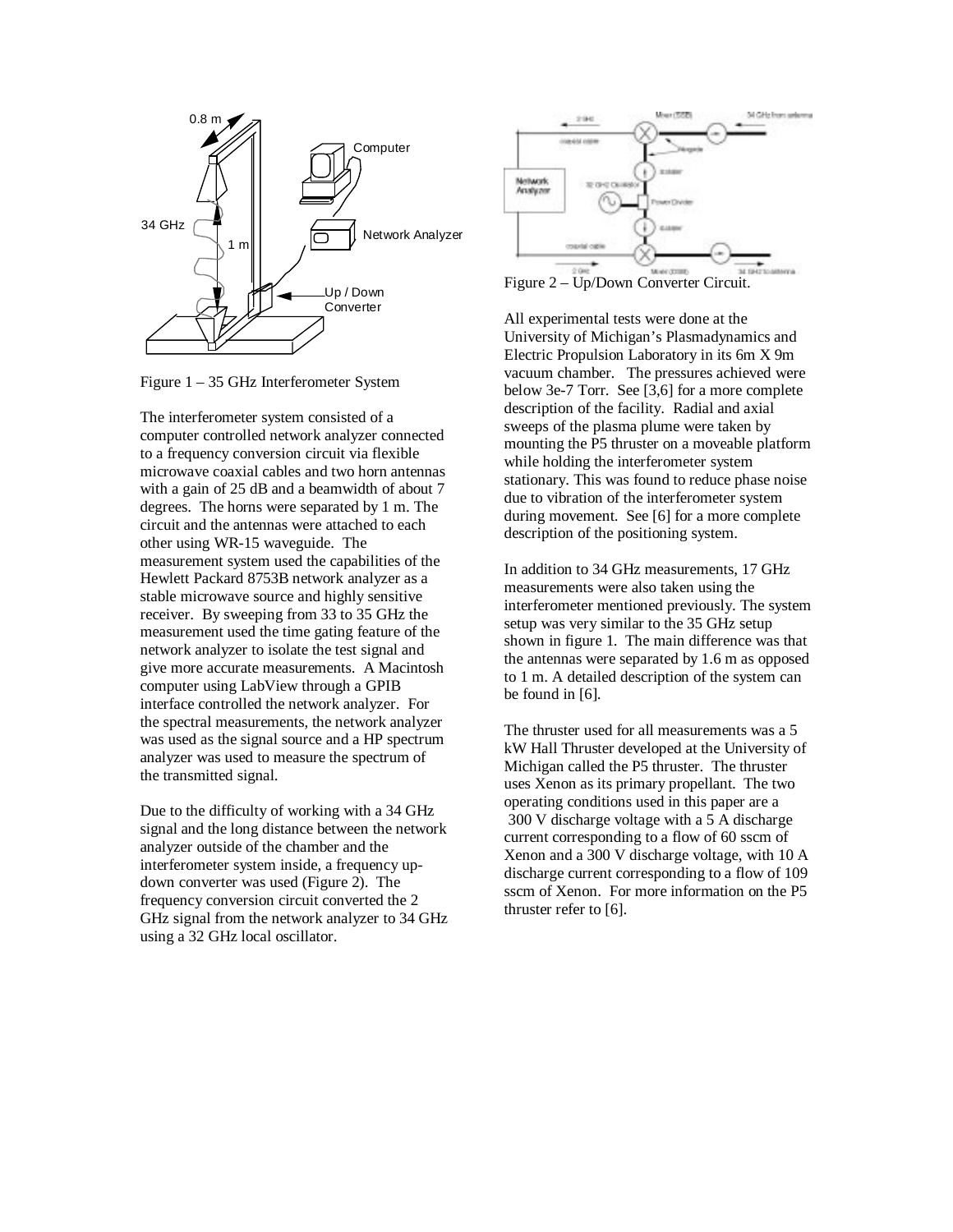

Figure 3 – Picture of the P5 thruster

# **Experimental Results**

The results for signal phase shift at .05, .33, .5, .66 m from the thruster's exit plane at 34 GHz are shown below in Figures 4 and 5. The phase shift was measured at two thruster operating conditions; 300 Volts, 5 Amps and 300 Volts, 10 Amps.



Figure 4 – Phase Shift at 35 GHz at a thruster operating condition of 300 V, 10 A.



Figure 5 – Phase Shift at 35 GHz at a thruster operating condition of 300 V, 5 A.

Figures 6 and 7 show the same phase shift measurements as above taken at 17 GHz.



operating condition of 300 V, 10 A.



Figure 7 – Phase Shift at 17 GHz at a thruster operating condition of 300 V, 5A.

From examining figures 4-7, it can be seen that there is well-defined region of signal phase shift within the plasma plume. As would be expected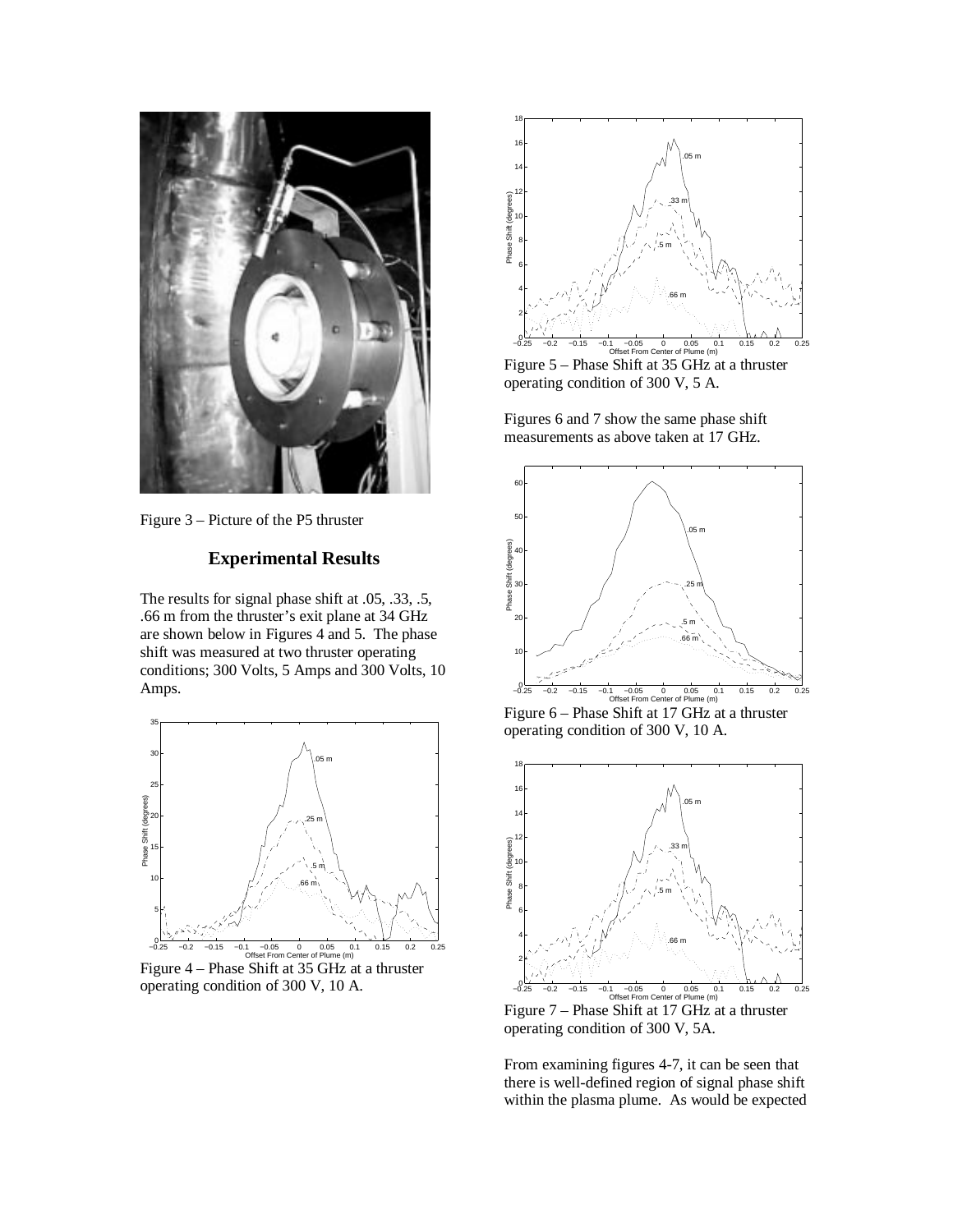the magnitude of the phase shift is higher at 17 GHz than at 34 GHz. It can also be seen that the width of the phase shift region is smaller in the 35 GHz measurement than the 17 GHz. The 17 GHz interferometer has a phase noise of about +/- 2 degrees and the 34 GHz system has a phase noise of about +/- 5 degrees. The 35 GHz phase oscillates more due to the fact that the wavelength is smaller and small variations in the system or background can have significant affects on the phase shift measured.

Comparing the 17 GHz measurements to similar phase measurements taken for the D-55 Anode Layer Thruster [4] shows that the phase shift region is nearly twice as wide (1 m compared to .5 m) and the phase shift is 20 degrees larger for the D-55 than the P5 at a distance of 0.5 m from the exit plane.

The signal attenuation at 34 and 17 GHz at the two different operating conditions are shown below in figures 7-10.



Figure 8 – Signal attenuation at .05, .15, .25 m at 34 GHz at an operating condition of 300 V, 10 A.



Figure 9– Signal attenuation at .05, .15, .25 m at 34 GHz at an operating condition of 300 V, 5 A.



Figure 10– Signal attenuation at .05, .15, .25 m at 17 GHz at an operating condition of 300 V, 10 A.



Figure  $11 -$  Signal attenuation at .05, .15, .25 m at 17 GHz at an operating condition of 300 V, 5 A.

The attenuation for the 17 GHz case is as expected higher than the 34 GHz case (about 1.2 dB compared to .5 dB). There is also much more noise in the 34 GHz measurements and there is not as clearly defined signal drop across the center of the plume. A significant cause of extra noise in the 35 GHz system is likely due to the smaller wavelength causing more constructive and destructive interference with the received signal than in the 17 GHz system. Reflections and not the plasma caused the large spikes in the amplitude measurements at 0.05 m radially from the plume since they were still present with the thruster off.

Comparing the attenuation measurements to similar measurements for the D-55 [4], the peak attenuation for the P5 thruster is about 1 dB less than that measured for the D-55 at .25 m from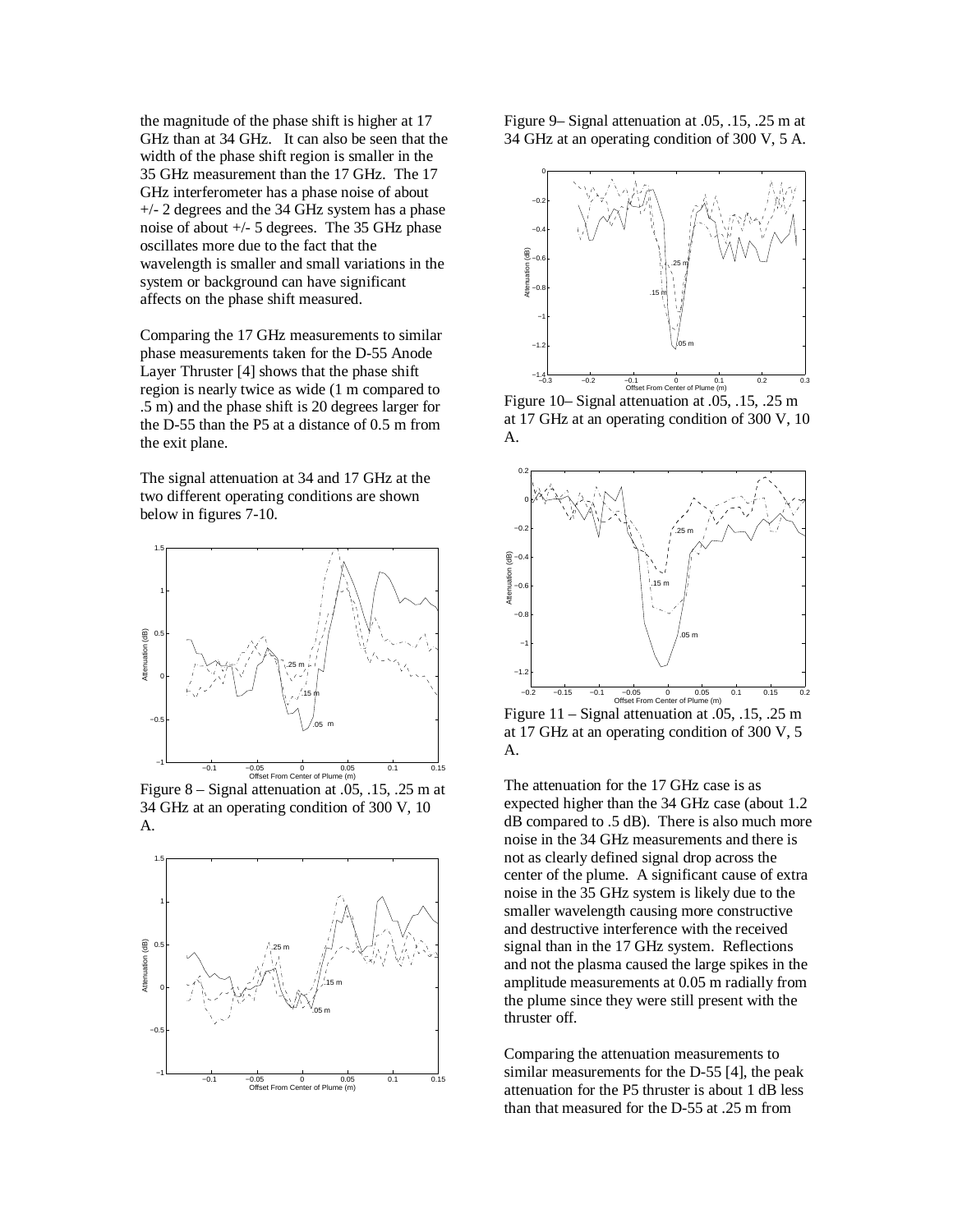the exit plane. Also the attenuation region is narrower in the P5 thruster similar to the phase measurements. Significant attenuation (i.e. attenuation greater than the noise level) in the P5 thruster at 17 GHz is at about  $+/- 0.1$  m from the center of plume while significant attenuation for the D-55 is at about  $+/- 0.2$  m.

Figures 11 and 12 show the spectrums measured for a 17 and 34 GHz signal being transmitted orthogonal through the thruster's plasma plume at a distance of .05 m from the exit plane at an operating condition of 300 V, 5A.



Figure 12 – 34 GHz spectrum at 300 V, 5A



Figure 13 – 17 GHz spectrum at 300 V, 5A



Figure 14 shows a spectrum measurement taken at 17 GHz at an operating condion of 500 V, 10 A [7]. Harmonics can be clearly seen at 12 kHz about 33 dB down from the main signal.



Figure  $14 - 17$  GHz spectrum at 500 V, 10 A

This demonstrates the dependence of plasma oscillations in this frequency range on discharge voltage and current. According to the above results, a higher discharge voltage gives a stronger oscillation. More research is planned to correlate plasma oscillations to thruster operating conditions and also to see what affect these oscillations have on thruster performance.

#### **Electron Density Calculations**

To measure the electron density of a plasma microwave interferometry uses the integrated phase shift of an electromagnetic wave passing through the plasma at a sweep of radial values as measured previously. Electron density profiles are then calculated based on theses measured phase shifts using the following Abel inversion.

$$
n(r) = \frac{\lambda n_c}{\pi^2} \int_{r}^{R} \frac{\partial \theta(x)}{\sqrt{x^2 - r^2}} dx \quad (1)
$$

The implementation of the integral is not straightforward due to the derivative of the data and the pole at the integral. The method used to solve this integral was to fit a polynomial to the phase shift data. This provided an analytical solution, which eliminated the problem with the derivative or pole [8]. In order for microwave interferometry to be a valid technique of calculating electron density, the following condition must hold.

$$
\lambda \ll \frac{n_e}{\partial n_e / \partial r} \quad (2)
$$

Also, the plasma must be stable over the measurement duration, which is approximately 5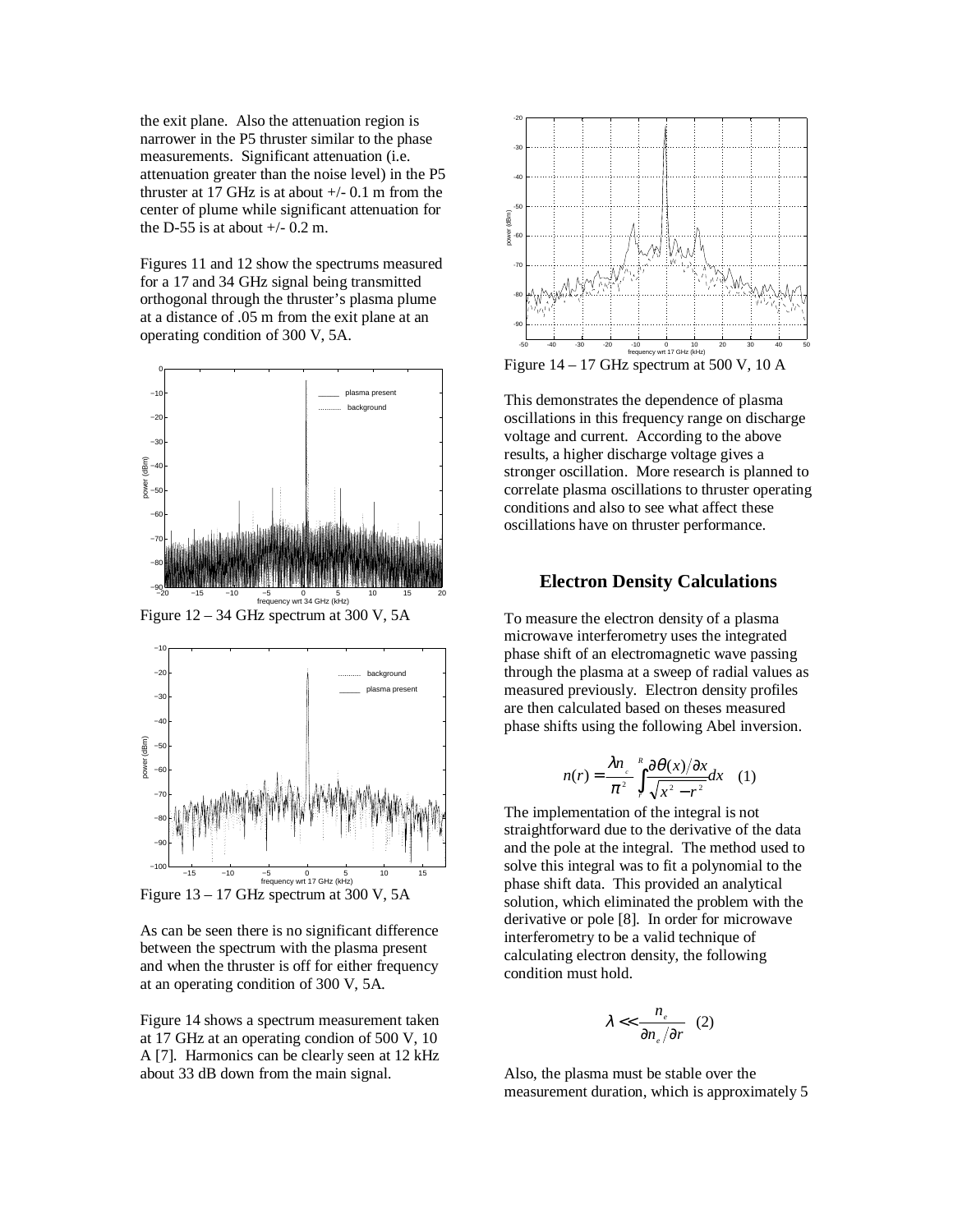minutes. Both of these conditions are satisfied in the P5 thruster.

 The bumps in number density at larger radial distances are the result of phase noise in the measurements, which is more significant at the edges of the electron density profile.

The calculated electron density profiles for 35 GHz and 17 GHz are shown below for the two operating conditions.



Figure 13 – Electron density at 34 GHz at 300 V, 10 A.



Figure 14 – Electron density at 34 GHz at 300 V, 5 A.



Figure 15 – Electron density at 17 GHz at 300 V, 10 A.



Figure 16 – Electron density at 17 GHz at 300 V, 5 A.

From looking at the plots, it can be seen that the peak electron density at 300 Volts and 5 Amps is about 2.3e10 cm-3 for the 35 GHz case and 1.9e10 cm-3 for the 17 GHz case at .05 m. For the 10 Amp case, the peak electron density is about  $3.8e10 \text{ cm}^3$  and  $4.2e10 \text{ cm}^3$  for 17 and 35 GHz, respectively. The electron densities are nearly a factor of two higher for the 10 Amp case compared to the 5 Amp, which would be expected since nearly twice as much Xenon is being fed into the thruster.

Figure 17 shows a comparison of the electron density profiles calculated for the 17 and 34 GHz signals.